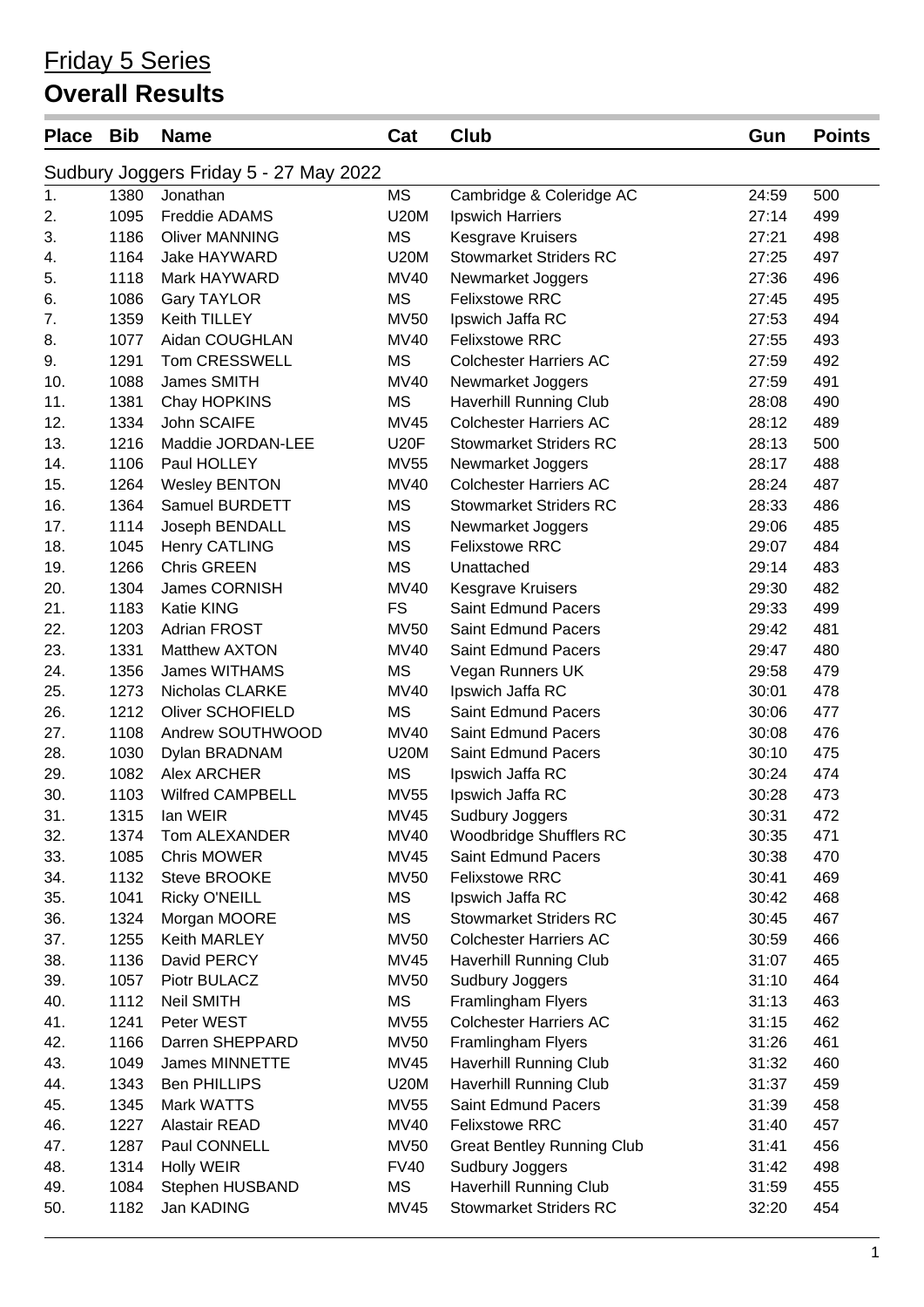| <b>Place</b> | <b>Bib</b> | <b>Name</b>             | Cat         | <b>Club</b>                         | Gun   | <b>Points</b> |
|--------------|------------|-------------------------|-------------|-------------------------------------|-------|---------------|
| 51.          | 1078       | <b>Thomas CODLING</b>   | <b>MS</b>   | TRISudbury                          | 32:23 | 453           |
| 52.          | 1295       | David ALLEN             | <b>MV55</b> | <b>Great Bentley Running Club</b>   | 32:29 | 452           |
| 53.          | 1092       | Joe ADAMS               | <b>MV50</b> | Unattached                          | 32:32 | 451           |
| 54.          | 1046       | George WRIGHT           | <b>MS</b>   | <b>Stowmarket Striders RC</b>       | 32:45 | 450           |
| 55.          | 1208       | <b>Fraser WELSH</b>     | <b>MV45</b> | Unattached                          | 32:49 | 449           |
| 56.          | 1105       | <b>Andrew LAWS</b>      | <b>MV55</b> | Ipswich Jaffa RC                    | 32:50 | 448           |
| 57.          | 1222       | Neil CATLEY             | <b>MV40</b> | Kesgrave Kruisers                   | 32:54 | 447           |
| 58.          | 1326       | Jon BATTRAM             | <b>MV45</b> | <b>Colchester Harriers AC</b>       | 32:55 | 446           |
| 59.          | 1282       | Nigel SCHOFIELD         | <b>MV55</b> | <b>Saint Edmund Pacers</b>          | 32:56 | 445           |
| 60.          | 1367       | Jamie FITTOCK           | <b>MS</b>   | Saint Edmund Pacers                 | 33:00 | 444           |
| 61.          | 1125       | <b>Tim HANMAN</b>       | <b>MV50</b> | Ipswich Jaffa RC                    | 33:01 | 443           |
| 62.          | 1098       | Robin HARPER            | <b>MV45</b> | <b>Felixstowe RRC</b>               | 33:14 | 442           |
| 63.          | 1322       | Vince WEBB              | <b>MV50</b> | Saint Edmund Pacers                 | 33:18 | 441           |
| 64.          | 1163       | Simon STAFFORD          | <b>MV50</b> | <b>Kesgrave Kruisers</b>            | 33:29 | 440           |
| 65.          | 1257       | Doug ONEILL             | <b>MV50</b> | <b>Colchester Harriers AC</b>       | 33:43 | 439           |
| 66.          | 1090       | <b>Trevor BUNCH</b>     | <b>MV45</b> | Haverhill Running Club              | 33:45 | 438           |
| 67.          | 1263       | Kevin COLEMAN           | <b>MV55</b> | <b>Stowmarket Striders RC</b>       | 33:49 | 437           |
| 68.          | 1298       | <b>Josh SCARLETT</b>    | MS          | <b>Saint Edmund Pacers</b>          | 33:51 | 436           |
| 69.          | 1001       | Mike ONSLOW             | <b>MS</b>   | Unattached                          | 33:52 | 435           |
| 70.          | 1335       | Margaret DEASY          | <b>FV55</b> | <b>Colchester Harriers AC</b>       | 33:57 | 497           |
| 71.          | 1210       | Simon SMITH             | <b>MV55</b> | <b>Colchester Harriers AC</b>       | 34:05 | 434           |
| 72.          | 1096       | Andrew BUDD             | <b>MV60</b> | <b>Capel Cheetahs</b>               | 34:08 | 433           |
| 73.          | 1373       | Simon WILLIAMS          | <b>MV45</b> | Framlingham Flyers                  | 34:11 | 432           |
| 74.          | 1312       | Chris WONG              | <b>MS</b>   | Saxmundham Sports Running & Fitness | 34:21 | 431           |
| 75.          | 1190       | Daniel PELLING          | <b>MV50</b> | Haverhill Running Club              | 34:23 | 430           |
| 76.          | 1117       | Martin JARVIS           | <b>MV45</b> | Unattached                          | 34:27 | 429           |
| 77.          | 1376       | <b>Ellie CUMNER</b>     | <b>FV40</b> | <b>Colchester Harriers AC</b>       | 34:29 | 496           |
| 78.          | 1010       | <b>Matt TRILL</b>       | <b>MV45</b> | Ipswich Jaffa RC                    | 34:35 | 428           |
| 79.          | 1002       | <b>Kerry BUCKLEY</b>    | <b>MV50</b> | <b>Felixstowe RRC</b>               | 34:37 | 427           |
| 80.          | 1311       | Maddy LANSDOWN          | <b>U20F</b> | Ipswich Jaffa RC                    | 34:40 | 495           |
| 81.          | 1076       | Antony GREEN            | MS          | <b>Saint Edmund Pacers</b>          | 34:42 | 426           |
| 82.          | 1127       | <b>Holly TAYLOR</b>     | <b>FS</b>   | <b>Felixstowe RRC</b>               | 34:42 | 494           |
| 83.          | 1031       | Helen JERROLD           | <b>FV40</b> | <b>Felixstowe RRC</b>               | 34:43 | 493           |
| 84.          | 1191       | Peter WARLAND           | <b>MV55</b> | <b>Stowmarket Striders RC</b>       | 34:43 | 425           |
| 85.          | 1172       | Chris SERVANT           | <b>MV55</b> | Ipswich Jaffa RC                    | 34:48 | 424           |
| 86.          | 1053       | Karl FEAGAN             | <b>MV45</b> | Ipswich Harriers                    | 34:50 | 423           |
| 87.          | 1290       | Andrew LONG             | <b>MV50</b> | <b>Stowmarket Striders RC</b>       | 34:51 | 422           |
| 88.          | 1308       | John GREENER            | <b>MV50</b> | Saint Edmund Pacers                 | 34:52 | 421           |
| 89.          | 1005       | <b>Kev LINSELL</b>      | <b>MV45</b> | <b>Kesgrave Kruisers</b>            | 34:53 | 420           |
| 90.          | 1375       | Rob DYER                | <b>MV40</b> | <b>Great Bentley Running Club</b>   | 34:54 | 419           |
| 91.          | 1065       | Matt BENSON             | <b>MV40</b> | Sudbury Joggers                     | 34:55 | 418           |
| 92.          | 1142       | Joe WEBB                | <b>U20M</b> | <b>Saint Edmund Pacers</b>          | 34:59 | 417           |
| 93.          | 1226       | Adrian GOODE            | <b>MV55</b> | <b>Felixstowe RRC</b>               | 35:03 | 416           |
| 94.          | 1357       | Lee BROWN               | MS          | Unattached                          | 35:05 | 415           |
| 95.          | 1128       | <b>Andrew CHATFIELD</b> | <b>MV40</b> | <b>Capel Cheetahs</b>               | 35:15 | 414           |
| 96.          | 1225       | Ann-Louise SALT         | <b>FV40</b> | Unattached                          | 35:20 | 492           |
| 97.          | 1193       | Tom STEPHENS            | <b>MV50</b> | <b>Felixstowe RRC</b>               | 35:20 | 413           |
| 98.          | 1043       | <b>Steve PAUL</b>       | <b>MV60</b> | Eastern Masters AC                  | 35:23 | 412           |
| 99.          | 1035       | Emma MORTIMER           | <b>FS</b>   | Ipswich Phoenix Running Club        | 35:23 | 491           |
| 100.         | 1056       | <b>Nigel BARNES</b>     | <b>MV50</b> | Vegan Runners UK                    | 35:27 | 411           |
| 101.         | 1366       | Mark LAWES              | <b>MV50</b> | <b>Tiptree Road Runners</b>         | 35:33 | 410           |
| 102.         | 1218       | Chris REGAN             | <b>MV50</b> | <b>Colchester Harriers AC</b>       | 35:34 | 409           |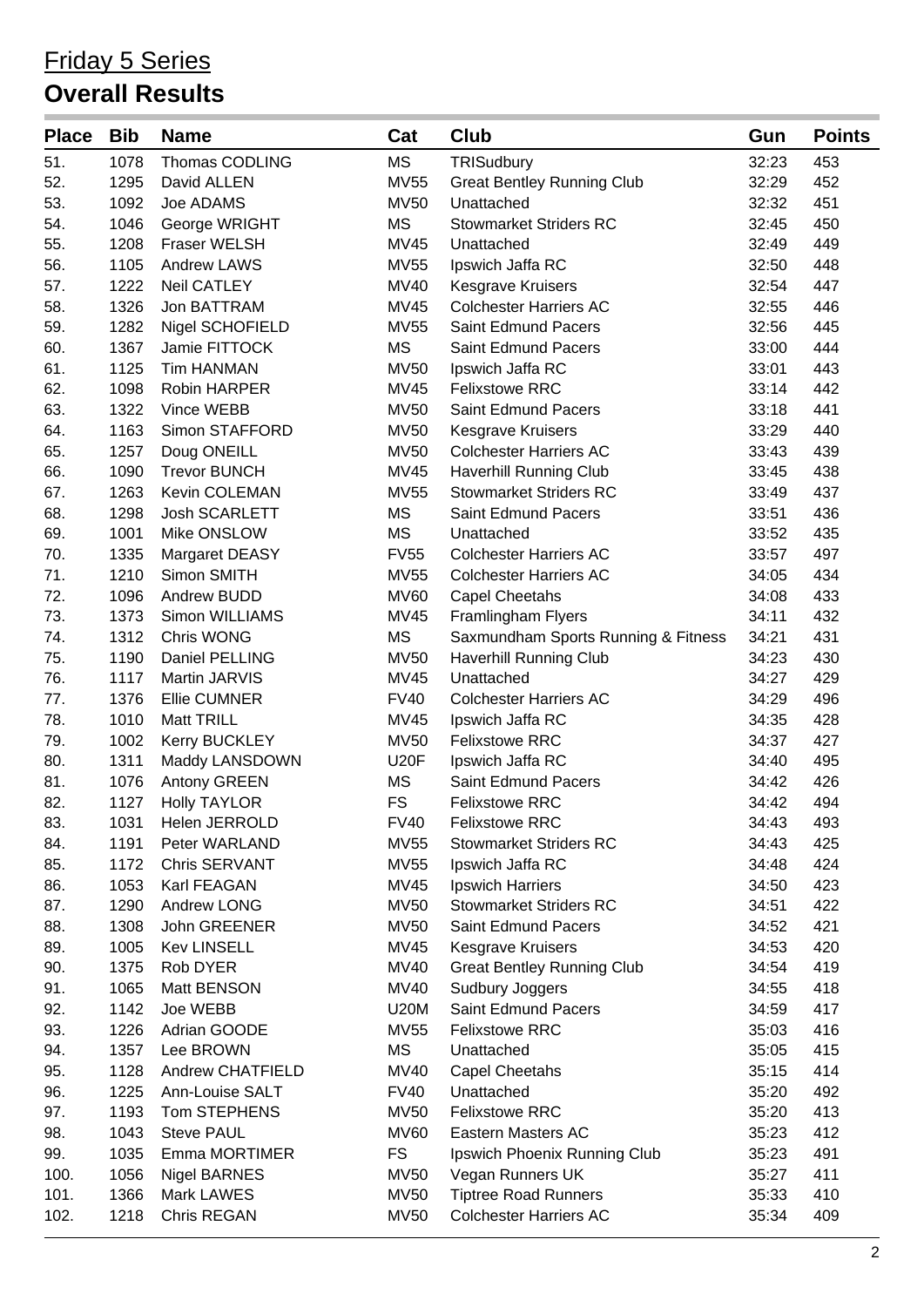| <b>Place</b> | <b>Bib</b> | <b>Name</b>            | Cat         | <b>Club</b>                       | Gun   | <b>Points</b> |
|--------------|------------|------------------------|-------------|-----------------------------------|-------|---------------|
| 103.         | 1062       | Alan JACKSON           | <b>MV60</b> | Ipswich Jaffa RC                  | 35:35 | 408           |
| 104.         | 1279       | Grace LEAVY            | <b>FS</b>   | <b>Stowmarket Striders RC</b>     | 35:35 | 490           |
| 105.         | 1275       | Mark WHITE             | <b>MV50</b> | <b>Haverhill Running Club</b>     | 35:35 | 407           |
| 106.         | 1120       | <b>Chris CHORLEY</b>   | <b>MV55</b> | Bungay Black Dog RC               | 35:39 | 406           |
| 107.         | 1174       | Kaye BRANTON           | <b>FV50</b> | <b>Felixstowe RRC</b>             | 35:45 | 489           |
| 108.         | 1234       | Stephen DIXON          | <b>MV55</b> | Ipswich Jaffa RC                  | 35:46 | 405           |
| 109.         | 1268       | <b>Colin FARMER</b>    | <b>MV55</b> | <b>Great Bentley Running Club</b> | 35:51 | 404           |
| 110.         | 1121       | <b>Ricky DEASY</b>     | <b>MV40</b> | Unattached                        | 35:55 | 403           |
| 111.         | 1173       | Neville CLARKE         | <b>MV65</b> | Newmarket Joggers                 | 35:57 | 402           |
| 112.         | 1150       | Femi ARIYO             | <b>MV45</b> | <b>Kesgrave Kruisers</b>          | 35:59 | 401           |
| 113.         | 1051       | <b>Juliet GARNHAM</b>  | <b>FV45</b> | <b>Stowmarket Striders RC</b>     | 36:02 | 488           |
| 114.         | 1025       | <b>Steve NEUMANN</b>   | <b>MV40</b> | Unattached                        | 36:03 | 400           |
| 115.         | 1199       | Sam SPENCER            | <b>FS</b>   | Ipswich Jaffa RC                  | 36:06 | 487           |
| 116.         | 1040       | Rebecca FISH           | <b>FS</b>   | Unattached                        | 36:12 | 486           |
| 117.         | 1034       | Jamie BRANDON          | <b>MS</b>   | Ipswich Phoenix Running Club      | 36:13 | 399           |
| 118.         | 1156       | <b>D ROBERTS</b>       | <b>MV50</b> | Unattached                        | 36:15 | 398           |
| 119.         | 1116       | Sandra MAYHEW          | <b>FV55</b> | <b>Stowmarket Striders RC</b>     | 36:17 | 485           |
| 120.         | 1368       | <b>William TAYLOR</b>  | <b>MS</b>   | Framlingham Flyers                | 36:21 | 397           |
| 121.         | 1003       | Robin BELSOM           | <b>MV60</b> | Ipswich Jaffa RC                  | 36:28 | 396           |
| 122.         | 1330       | Henrietta-Mae BAWN     | <b>FS</b>   | Unattached                        | 36:31 | 484           |
| 123.         | 1336       | John GAGE              | <b>MV55</b> | <b>Stowmarket Striders RC</b>     | 36:32 | 395           |
| 124.         | 1233       | Simon APPLEBY          | <b>MV40</b> | Unattached                        | 36:35 | 394           |
| 125.         | 1165       | Jo HAYWARD             | <b>FV50</b> | <b>Stowmarket Striders RC</b>     | 36:36 | 483           |
| 126.         | 1299       | Emma KEEN              | <b>FS</b>   | <b>Felixstowe RRC</b>             | 36:37 | 482           |
| 127.         | 1221       | Joanna LEADER          | <b>FV50</b> | Saint Edmund Pacers               | 36:42 | 481           |
| 128.         | 1138       | Helen ARIYO            | <b>FV40</b> | Kesgrave Kruisers                 | 36:47 | 480           |
| 129.         | 1072       | Andre EDWARDS          | <b>MV45</b> | Unattached                        | 36:56 | 393           |
| 130.         | 1064       | David BEIGHTON         | <b>MV45</b> | <b>Saint Edmund Pacers</b>        | 37:00 | 392           |
| 131.         | 1104       | Stephen HATTEN         | <b>MV55</b> | <b>Saint Edmund Pacers</b>        | 37:01 | 391           |
| 132.         | 1278       | <b>Neil DENNIS</b>     | <b>MS</b>   | <b>Stowmarket Striders RC</b>     | 37:04 | 390           |
| 133.         | 1310       | Keith LANSDOWN         | <b>MV55</b> | Ipswich Jaffa RC                  | 37:10 | 389           |
| 134.         | 1033       | Magdalena KOMOROWSKA   | <b>FV40</b> | <b>Great Bentley Running Club</b> | 37:11 | 479           |
| 135.         | 1037       | <b>Tim PARNELL</b>     | <b>MV55</b> | Ipswich Jaffa RC                  | 37:12 | 388           |
| 136.         | 1323       | Sandra WEBB            | <b>FV50</b> | Saint Edmund Pacers               | 37:12 | 478           |
| 137.         | 1149       | <b>Yusuf FIRAT</b>     | <b>MV55</b> | Haverhill Running Club            | 37:19 | 387           |
| 138.         | 1024       | Tomasz KOMOROWSKI      | MV40        | <b>Great Bentley Running Club</b> | 37:36 | 386           |
| 139.         | 1187       | David WENYON           | <b>MV40</b> | Woodbridge Shufflers RC           | 37:38 | 385           |
| 140.         | 1306       | <b>Stuart GREEN</b>    | <b>MV60</b> | Unattached                        | 37:38 | 384           |
| 141.         | 1283       | Mark PHILLIPS          | <b>MV45</b> | Haverhill Running Club            | 37:38 | 383           |
| 142.         | 1361       | Miles BERRY            | <b>MS</b>   | Framlingham Flyers                | 37:42 | 382           |
| 143.         | 1316       | Daniel WHYMARK         | <b>MV40</b> | <b>Great Bentley Running Club</b> | 37:44 | 381           |
| 144.         | 1300       | Philip SCOULAR         | <b>MS</b>   | Unattached                        | 37:46 | 380           |
| 145.         | 1014       | <b>Tony SMART</b>      | <b>MS</b>   | Unattached                        | 37:47 | 379           |
| 146.         | 1161       | Mark GODBOLD           | <b>MV55</b> | Ipswich Harriers                  | 37:48 | 378           |
| 147.         | 1019       | Chris AXFORD           | <b>MV55</b> | Jogging Made Easy                 | 37:49 | 377           |
| 148.         | 1091       | <b>Kirsty WEAVERS</b>  | <b>FV55</b> | <b>Saint Edmund Pacers</b>        | 38:01 | 477           |
| 149.         | 1256       | Marc DRISCOLL          | MV40        | Unattached                        | 38:06 | 376           |
| 150.         | 1286       | <b>Stuart MATTHEWS</b> | <b>MV50</b> | Saint Edmund Pacers               | 38:14 | 375           |
| 151.         | 1200       | Justin RABETT          | <b>MV55</b> | <b>Saint Edmund Pacers</b>        | 38:20 | 374           |
| 152.         | 1317       | Tom ROBINSON           | <b>MS</b>   | <b>Stowmarket Striders RC</b>     | 38:23 | 373           |
| 153.         | 1205       | Mark GLEEN             | <b>MV45</b> | Kesgrave Kruisers                 | 38:24 | 372           |
| 154.         | 1281       | Ben CHILDS             | MV40        | Unattached                        | 38:25 | 371           |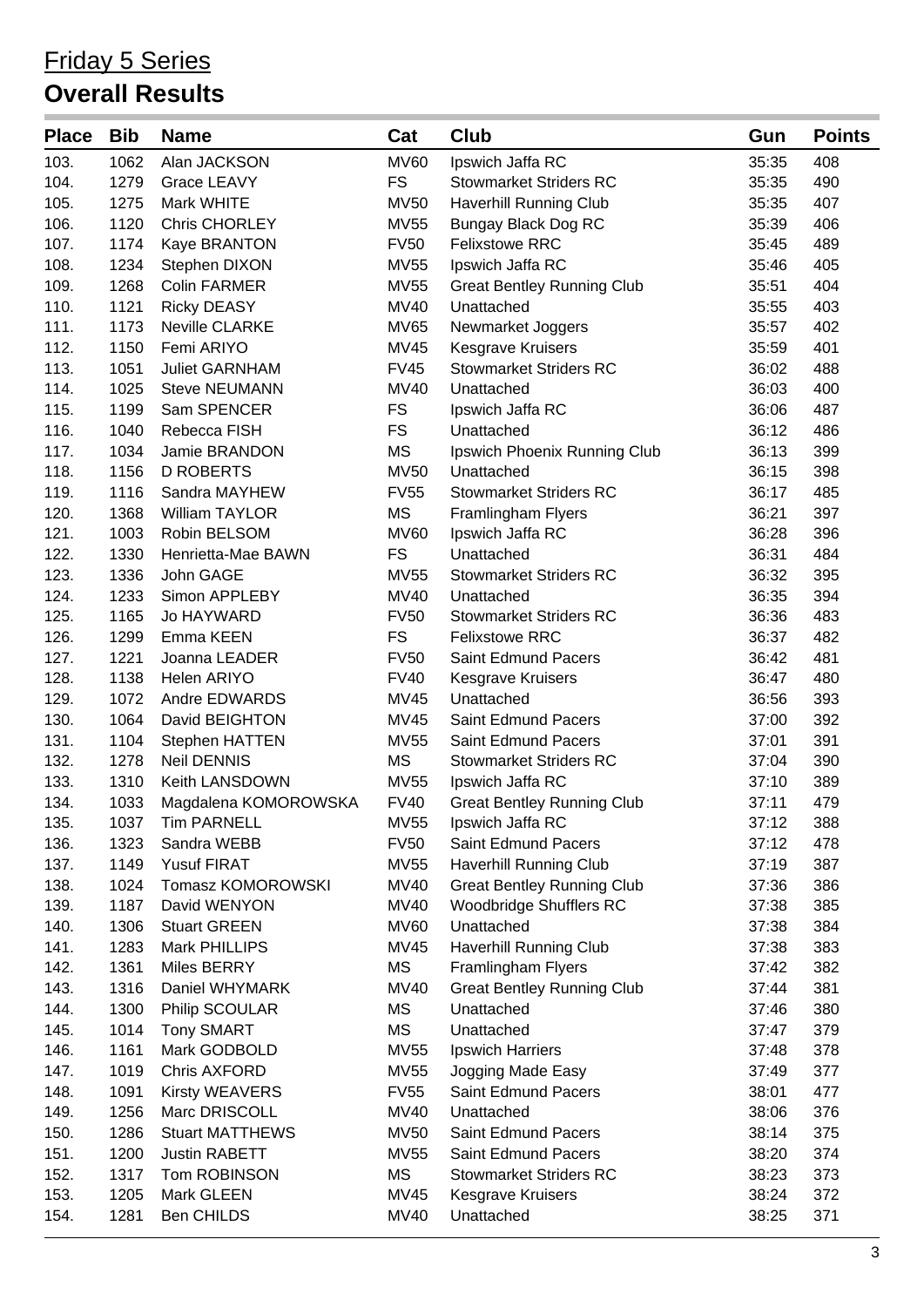| <b>Place</b> | <b>Bib</b> | <b>Name</b>             | Cat         | Club                                | Gun   | <b>Points</b> |
|--------------|------------|-------------------------|-------------|-------------------------------------|-------|---------------|
| 155.         | 1042       | Ruth ACWORTH            | <b>FV60</b> | Woodbridge Shufflers RC             | 38:26 | 476           |
| 156.         | 1083       | lan GOODERHAM           | <b>MV55</b> | Saint Edmund Pacers                 | 38:31 | 370           |
| 157.         | 1181       | <b>Julie BRANCH</b>     | <b>FV50</b> | Unattached                          | 38:32 | 475           |
| 158.         | 1168       | <b>Hien HOANG</b>       | <b>FV40</b> | <b>Great Bentley Running Club</b>   | 38:34 | 474           |
| 159.         | 1038       | Dan STEPTOE-THOMPSON    | <b>MS</b>   | <b>Boxted Runners</b>               | 38:45 | 369           |
| 160.         | 1176       | Duncan CHENERY          | <b>MV60</b> | Ipswich Jaffa RC                    | 38:50 | 368           |
| 161.         | 1015       | Debbie CATLING          | <b>FV50</b> | <b>Felixstowe RRC</b>               | 38:58 | 473           |
| 162.         | 1238       | Simon MILLER            | <b>MV50</b> | <b>Colchester Harriers AC</b>       | 39:03 | 367           |
| 163.         | 1354       | Graham ROOKE            | <b>MV50</b> | Unattached                          | 39:04 | 366           |
| 164.         | 1365       | Laurence GOWERS         | <b>MV45</b> | Unattached                          | 39:05 | 365           |
| 165.         | 1328       | Lee GODDARD             | <b>MV50</b> | <b>Stowmarket Striders RC</b>       | 39:08 | 364           |
| 166.         | 1297       | <b>Richard WHITE</b>    | <b>MV55</b> | Saxmundham Sports Running & Fitness | 39:08 | 363           |
| 167.         | 1160       | Lisa BRIGGS             | <b>FS</b>   | <b>Great Bentley Running Club</b>   | 39:14 | 472           |
| 168.         | 1171       | Paul DAVISON            | <b>MV45</b> | <b>Great Bentley Running Club</b>   | 39:15 | 362           |
| 169.         | 1067       | Paul SCHWER             | <b>MV60</b> | <b>Felixstowe RRC</b>               | 39:29 | 361           |
| 170.         | 1201       | Robert ROLKA            | <b>MV55</b> | Jogging Made Easy                   | 39:30 | 360           |
| 171.         | 1355       | Kayleigh TURPIN         | <b>FS</b>   | <b>Felixstowe RRC</b>               | 39:30 | 471           |
| 172.         | 1289       | Mark AVERY              | <b>MV55</b> | Ipswich Jaffa RC                    | 39:39 | 359           |
| 173.         | 1039       | Amber BRADNAM           | <b>U20F</b> | Saint Edmund Pacers                 | 39:50 | 470           |
| 174.         | 1285       | Kathy BISHOP            | <b>FV55</b> | <b>Great Bentley Running Club</b>   | 39:56 | 469           |
| 175.         | 1004       | Mary-Ann TULI           | <b>FV50</b> | Haverhill Running Club              | 39:58 | 468           |
| 176.         | 1135       | Michelle HEWITT         | <b>FS</b>   | Framlingham Flyers                  | 40:05 | 467           |
| 177.         | 1170       | Sarah DAVISON           | <b>FV45</b> | <b>Great Bentley Running Club</b>   | 40:08 | 466           |
| 178.         | 1244       | Hannah JEWERS           | <b>FV40</b> | <b>Stowmarket Striders RC</b>       | 40:11 | 465           |
| 179.         | 1192       | Sharon WARLAND          | <b>FV55</b> | <b>Stowmarket Striders RC</b>       | 40:16 | 464           |
| 180.         | 1353       | Kathy WILSON-BROWN      | <b>FS</b>   | Ipswich Jaffa RC                    | 40:23 | 463           |
| 181.         | 1089       | Mark KING               | <b>MS</b>   | <b>Felixstowe RRC</b>               | 40:30 | 358           |
| 182.         | 1071       | David SWALES            | <b>MV55</b> | Saint Edmund Pacers                 | 40:39 | 357           |
| 183.         | 1139       | Alan HILLYARD           | <b>MV60</b> | Ipswich Triathlon Club              | 40:40 | 356           |
| 184.         | 1028       | Richard ALLPORT         | <b>MV55</b> | <b>Felixstowe RRC</b>               | 40:49 | 355           |
| 185.         | 1305       | Lynsey WARREN           | <b>FS</b>   | Unattached                          | 40:50 | 462           |
| 186.         | 1260       | Philip HYMERS           | $MV70+$     | Saint Edmund Pacers                 | 40:51 | 354           |
| 187.         | 1093       | <b>Steve KIRK</b>       | <b>MV40</b> | Framlingham Flyers                  | 40:51 | 353           |
| 188.         | 1143       | <b>Gerry MCCARTHY</b>   | <b>MV65</b> | Ipswich Phoenix Running Club        | 40:51 | 352           |
| 189.         | 1242       | Peter WOODS             | MS          | <b>Felixstowe RRC</b>               | 40:56 | 351           |
| 190.         | 1140       | Belinda GODBOLD         | <b>FV60</b> | Hadleigh Hares AC                   | 41:03 | 461           |
| 191.         | 1012       | Goldie YULE             | <b>FV45</b> | Unattached                          | 41:06 | 460           |
| 192.         | 1341       | Margaret LIFFEN         | <b>FS</b>   | Unattached                          | 41:09 | 459           |
| 193.         | 1018       | Gary INGRAM             | MS          | Ipswich Jaffa RC                    | 41:12 | 350           |
| 194.         | 1358       | Jason ABLETT            | <b>MV50</b> | <b>Stowmarket Striders RC</b>       | 41:19 | 349           |
| 195.         | 1296       | Joanne HARPER           | <b>FV40</b> | <b>Felixstowe RRC</b>               | 41:29 | 458           |
| 196.         | 1228       | Adam HOCKEN             | <b>MV55</b> | Witham RC                           | 41:31 | 348           |
| 197.         | 1122       | Karen DEASY             | <b>FV40</b> | Unattached                          | 41:43 | 457           |
| 198.         | 1246       | <b>Brian BLOOMFIELD</b> | <b>MV45</b> | Sudbury Joggers                     | 41:46 | 347           |
| 199.         | 1363       | Nicole SISSON           | <b>FS</b>   | Haverhill Running Club              | 41:48 | 456           |
| 200.         | 1369       | <b>Alison VINCENT</b>   | <b>FV55</b> | Unattached                          | 41:50 | 455           |
| 201.         | 1370       | Nic VINCENT             | <b>MV50</b> | <b>Tiptree Road Runners</b>         | 41:50 | 346           |
| 202.         | 1270       | Annie GOURLAY           | <b>FV40</b> | Sudbury Joggers                     | 41:55 | 454           |
| 203.         | 1271       | Robert GOURLAY          | <b>MV50</b> | Unattached                          | 41:55 | 345           |
| 204.         | 1360       | <b>Claire MASKERY</b>   | <b>FV40</b> | <b>Stowmarket Striders RC</b>       | 41:57 | 453           |
| 205.         | 1294       | Ruth COWLIN             | <b>FV55</b> | Sudbury Joggers                     | 42:05 | 452           |
| 206.         | 1194       | <b>Stewart WHITE</b>    | <b>MV40</b> | Saint Edmund Pacers                 | 42:06 | 344           |
|              |            |                         |             |                                     |       |               |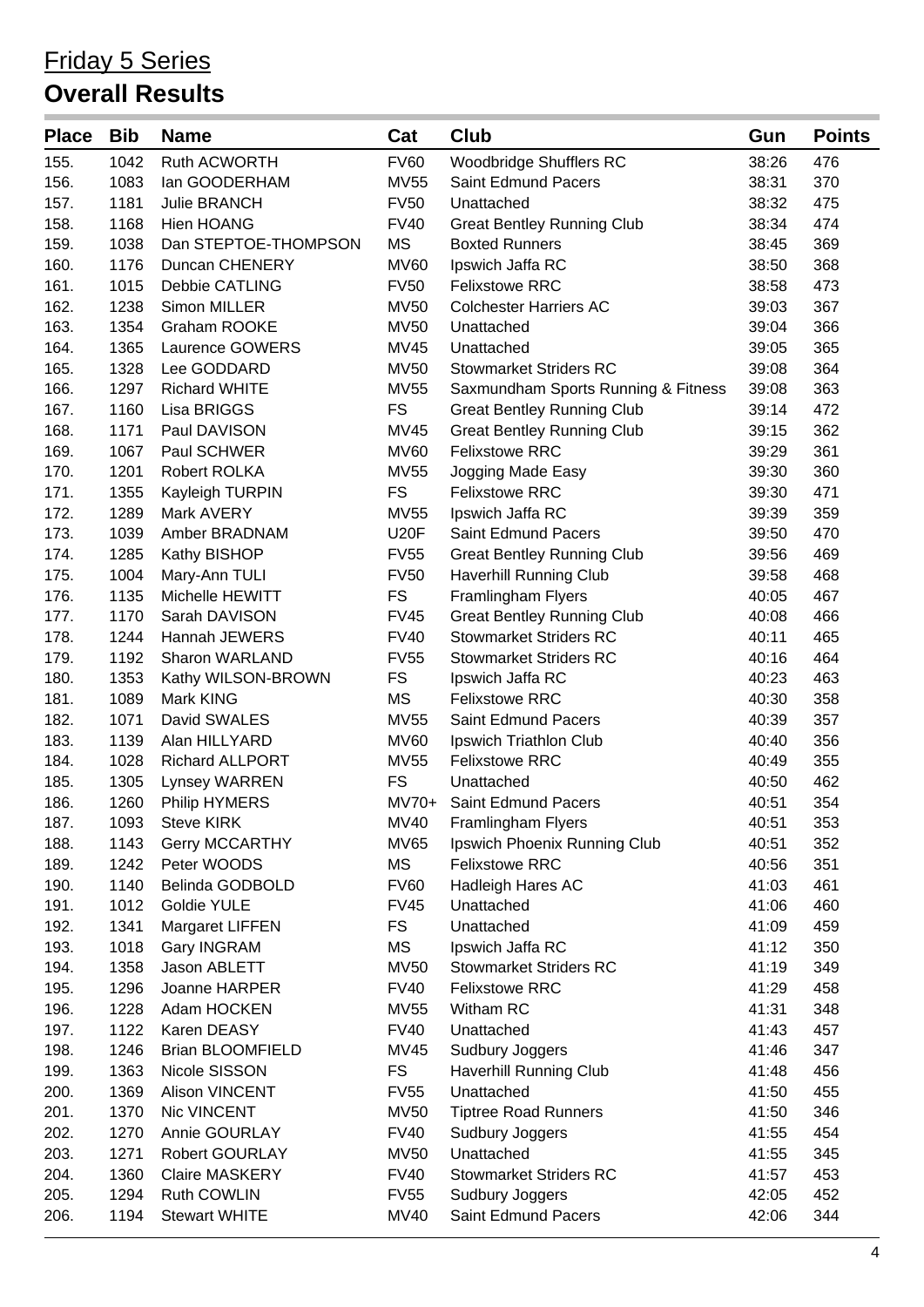| <b>Place</b> | <b>Bib</b> | <b>Name</b>                | Cat         | Club                                | Gun   | <b>Points</b> |
|--------------|------------|----------------------------|-------------|-------------------------------------|-------|---------------|
| 207.         | 1231       | Clare WHITFIELD            | <b>FV45</b> | <b>Saint Edmund Pacers</b>          | 42:06 | 451           |
| 208.         | 1377       | <b>Tracy QUARRELL</b>      | <b>FV50</b> | Haverhill Running Club              | 42:11 | 450           |
| 209.         | 1274       | Phil DAVIES                | <b>MV55</b> | Ipswich Jaffa RC                    | 42:12 | 343           |
| 210.         | 1155       | Mon LEE                    | <b>MV60</b> | Ipswich Jaffa RC                    | 42:12 | 342           |
| 211.         | 1342       | Andy LIFFEN                | <b>MV50</b> | Unattached                          | 42:15 | 341           |
| 212.         | 1346       | <b>Emily ROGERS</b>        | <b>FS</b>   | <b>Stowmarket Striders RC</b>       | 42:17 | 449           |
| 213.         | 1115       | Lyndsey SMITH              | <b>FS</b>   | Diss and District AC                | 42:19 | 448           |
| 214.         | 1081       | Sarah VICK                 | <b>FV50</b> | Saxmundham Sports Running & Fitness | 42:25 | 447           |
| 215.         | 1215       | Cheryl TRUNDLE             | <b>FV65</b> | <b>Haverhill Running Club</b>       | 42:29 | 446           |
| 216.         | 1189       | Frank MOGGAN               | $MV70+$     | <b>Stowmarket Striders RC</b>       | 42:30 | 340           |
| 217.         | 1303       | Malcolm SAVAGE             | $MV70+$     | <b>Trail Running Association</b>    | 42:37 | 339           |
| 218.         | 1133       | <b>Teresa TRANTER</b>      | FV70+       | Sudbury Joggers                     | 42:42 | 445           |
| 219.         | 1259       | Sil CLAY                   | <b>FV55</b> | <b>Haverhill Running Club</b>       | 42:44 | 444           |
| 220.         | 1338       | lan RUSH                   | <b>MV45</b> | <b>Kesgrave Kruisers</b>            | 43:01 | 338           |
| 221.         | 1243       | Julia MOSS-ECCARDT         | <b>FV50</b> | <b>Stowmarket Striders RC</b>       | 43:03 | 443           |
| 222.         | 1063       | James BRIGGS               | <b>MV40</b> | Unattached                          | 43:06 | 337           |
| 223.         | 1021       | Caroline TALBOT            | <b>FV40</b> | <b>Great Bentley Running Club</b>   | 43:09 | 442           |
| 224.         | 1151       | Liam ROBINSON              | <b>MV55</b> | Fetch Everyone                      | 43:16 | 336           |
| 225.         | 1146       | <b>Brian MUNNS</b>         | <b>MV55</b> | Newmarket Joggers                   | 43:28 | 335           |
| 226.         | 1126       | Jenny LYNCH                | <b>FV55</b> | <b>Felixstowe RRC</b>               | 43:31 | 441           |
| 227.         | 1131       | <b>Bethany BEDINGFIELD</b> | <b>FS</b>   | Capel Cheetahs                      | 43:34 | 440           |
| 228.         | 1119       | <b>Bobbie SAUERZAPF</b>    | <b>FV60</b> | Bungay Black Dog RC                 | 43:46 | 439           |
| 229.         | 1022       | Sophie COLEMAN             | <b>FS</b>   | Ipswich Jaffa RC                    | 44:04 | 438           |
| 230.         | 1352       | Chris JOHNS                | <b>MV65</b> | Woodbridge Shufflers RC             | 44:20 | 334           |
| 231.         | 1175       | <b>Tasha SALMON</b>        | <b>FV40</b> | Unattached                          | 44:29 | 437           |
| 232.         | 1017       | Keeley WHITE               | <b>FS</b>   | Haverhill Running Club              | 44:32 | 436           |
| 233.         | 1009       | <b>Trish JARVIS</b>        | <b>FV55</b> | Jogging Made Easy                   | 44:49 | 435           |
| 234.         | 1129       | Karen SKENE                | <b>FV50</b> | <b>Capel Cheetahs</b>               | 45:09 | 434           |
| 235.         | 1329       | Ben JACKSON                | <b>U20M</b> | Unattached                          | 45:22 | 333           |
| 236.         | 1325       | David FIELD                | <b>MV60</b> | <b>Stowmarket Striders RC</b>       | 45:23 | 332           |
| 237.         | 1148       | lan SILLETT                | <b>MV65</b> | <b>Felixstowe RRC</b>               | 45:28 | 331           |
| 238.         | 1340       | Jamie BARCLAY              | <b>MS</b>   | <b>Saint Edmund Pacers</b>          | 45:33 | 330           |
| 239.         | 1307       | Hayden FORDER              | <b>MS</b>   | Unattached                          | 45:34 | 329           |
| 240.         | 1219       | <b>Holly CRIMP</b>         | <b>FS</b>   | Framlingham Flyers                  | 45:36 | 433           |
| 241.         | 1337       | Denise SHEPPARD            | <b>FV45</b> | Unattached                          | 45:39 | 432           |
| 242.         | 1079       | Hayley WILSON              | <b>FS</b>   | <b>Haverhill Running Club</b>       | 45:44 | 431           |
| 243.         | 1177       | <b>Brett DEAKIN</b>        | <b>MV40</b> | <b>Felixstowe RRC</b>               | 45:57 | 328           |
| 244.         | 1207       | Simon GOLDSMITH            | <b>MV45</b> | Unattached                          | 45:59 | 327           |
| 245.         | 1372       | Mark LEWIS                 | <b>MV45</b> | Saint Edmund Pacers                 | 46:08 | 326           |
| 246.         | 1327       | <b>Claire STEELE</b>       | <b>FV45</b> | Unattached                          | 46:11 | 430           |
| 247.         | 1332       | Roly ARBON                 | <b>MV40</b> | Unattached                          | 46:18 | 325           |
| 248.         | 1333       | Victoria SENIOR            | <b>FS</b>   | Saint Edmund Pacers                 | 46:25 | 429           |
| 249.         | 1265       | Joanna WHITE               | <b>FV50</b> | Saxmundham Sports Running & Fitness | 46:27 | 428           |
| 250.         | 1301       | Jenny MERRY                | <b>FV40</b> | Unattached                          | 46:32 | 427           |
| 251.         | 1074       | Helen SPOONER              | <b>FV50</b> | <b>Haverhill Running Club</b>       | 46:34 | 426           |
| 252.         | 1145       | Jim WITHERS                | <b>MV65</b> | Newmarket Joggers                   | 46:35 | 324           |
| 253.         | 1107       | Denise WRIGHT              | <b>FV55</b> | <b>Stowmarket Striders RC</b>       | 46:39 | 425           |
| 254.         | 1362       | <b>Adrian COLE</b>         | <b>MV60</b> | <b>Stowmarket Striders RC</b>       | 46:41 | 323           |
| 255.         | 1008       | Wayne DAVIS                | <b>MV45</b> | Jogging Made Easy                   | 46:45 | 322           |
| 256.         | 1157       | Mark DAVEY                 | <b>MV50</b> | Ipswich Phoenix Running Club        | 46:50 | 321           |
| 257.         | 1245       | Jackie CUNINGHAME          | <b>FV65</b> | <b>Stowmarket Striders RC</b>       | 47:02 | 424           |
| 258.         | 1075       | Clair NAGORSKI             | <b>FS</b>   | Haverhill Running Club              | 47:03 | 423           |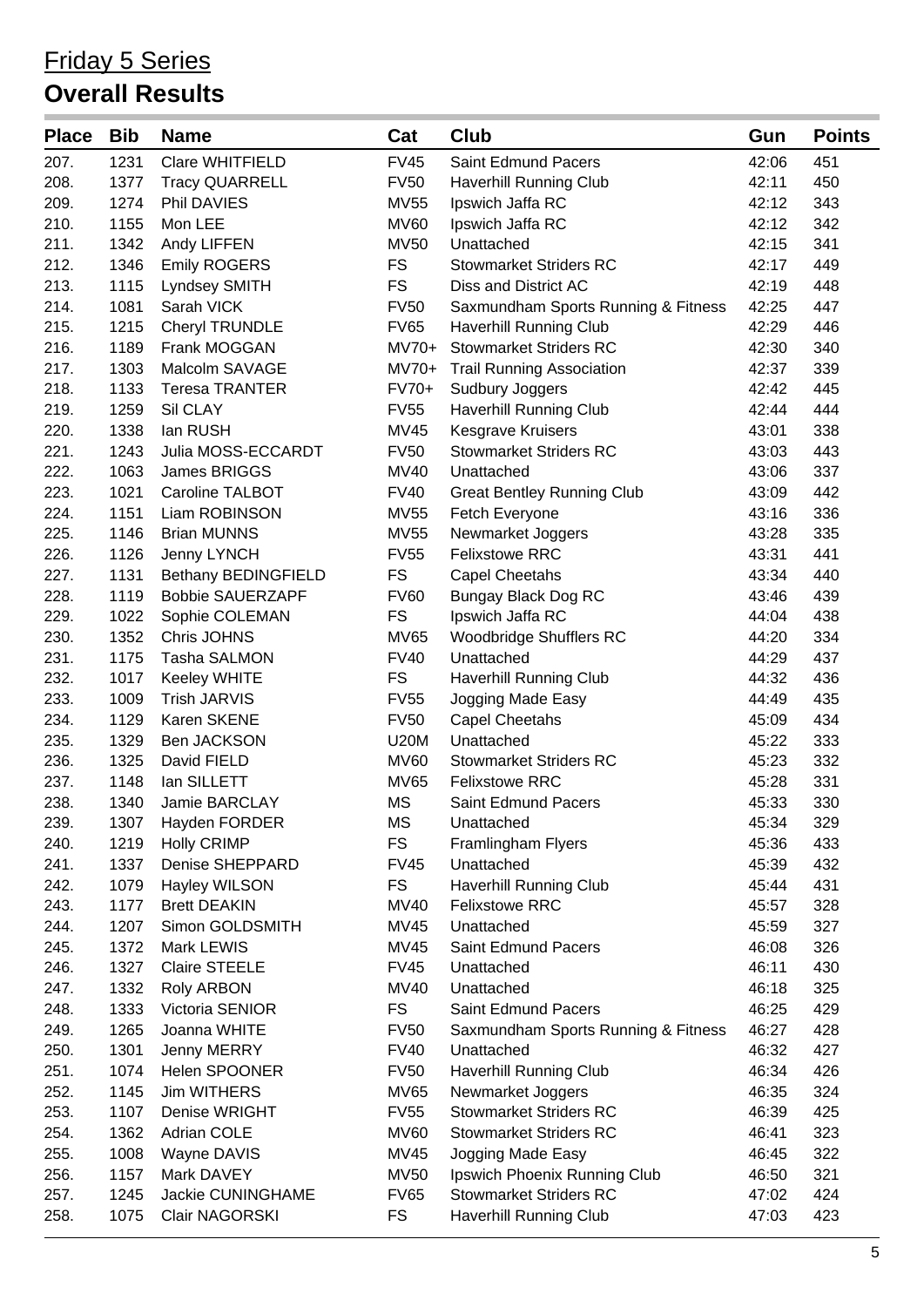| <b>Place</b> | <b>Bib</b> | <b>Name</b>             | Cat         | Club                              | Gun   | <b>Points</b> |
|--------------|------------|-------------------------|-------------|-----------------------------------|-------|---------------|
| 259.         | 1073       | <b>Clive PEMBERTON</b>  | <b>MV50</b> | Unattached                        | 47:05 | 320           |
| 260.         | 1027       | Grace JUDGE             | <b>FV55</b> | <b>Haverhill Running Club</b>     | 47:07 | 422           |
| 261.         | 1309       | Simon ASHTON            | <b>MV55</b> | Lonely Goat RC                    | 47:08 | 319           |
| 262.         | 1144       | Frank GARDINER          | <b>MV65</b> | <b>Great Bentley Running Club</b> | 47:14 | 318           |
| 263.         | 1162       | Mandy GODBOLD           | <b>FV50</b> | Ipswich Harriers                  | 47:16 | 421           |
| 264.         | 1288       | Donna HARRIS            | <b>FV40</b> | <b>Great Bentley Running Club</b> | 47:24 | 420           |
| 265.         | 1347       | Jamie JACKSON           | <b>MS</b>   | Unattached                        | 47:42 | 317           |
| 266.         | 1068       | Gavin ALEXANDER         | <b>MV40</b> | Unattached                        | 47:42 | 316           |
| 267.         | 1232       | Sophie GATHORNE-HARDY   | <b>U20F</b> | <b>Saint Edmund Pacers</b>        | 47:50 | 419           |
| 268.         | 1058       | Belinda PALMER-BARNES   | <b>FV60</b> | <b>Great Bentley Running Club</b> | 47:57 | 418           |
| 269.         | 1101       | <b>Stuart SHEPHERD</b>  | <b>MV55</b> | <b>Saint Edmund Pacers</b>        | 47:58 | 315           |
| 270.         | 1284       | Paul BELAND             | <b>MV60</b> | Unattached                        | 48:36 | 314           |
| 271.         | 1023       | <b>Kirsty MARSH</b>     | <b>FS</b>   | <b>Felixstowe RRC</b>             | 48:41 | 417           |
| 272.         | 1141       | Sarah BOXALL            | <b>FS</b>   | TRISudbury                        | 48:55 | 416           |
| 273.         | 1261       | James SPILLETT          | <b>MV50</b> | Unattached                        | 49:15 | 313           |
| 274.         | 1080       | Emily COOPER-READE      | <b>FV55</b> | <b>Stowmarket Striders RC</b>     | 49:25 | 415           |
| 275.         | 1109       | Amanda CHILDS           | <b>FV50</b> | Ipswich Jaffa RC                  | 49:25 | 414           |
| 276.         | 1229       | Julie HOCKEN            | <b>FV55</b> | Jogging Made Easy                 | 49:45 | 413           |
| 277.         | 1344       | Veronica LEWIS          | <b>FV45</b> | <b>Haverhill Running Club</b>     | 49:46 | 412           |
| 278.         | 1195       | Dereck BRETT            | $MV70+$     | Unattached                        | 50:12 | 312           |
| 279.         | 1048       | Jackie COLLINS          | <b>FV55</b> | <b>Felixstowe RRC</b>             | 50:15 | 411           |
| 280.         | 1350       | James HYMAS             | <b>MV40</b> | Haverhill Running Club            | 50:30 | 311           |
| 281.         | 1320       | Suzanne FROST           | <b>FV50</b> | Unattached                        | 50:37 | 410           |
| 282.         | 1147       | Jo WHELAN               | <b>FV60</b> | <b>Felixstowe RRC</b>             | 50:39 | 409           |
| 283.         | 1167       | Steven REYNOLDS         | <b>MV60</b> | Unattached                        | 50:40 | 310           |
| 284.         | 1321       | Alison NOBLE            | <b>FV40</b> | Unattached                        | 50:40 | 408           |
| 285.         | 1020       | Jacqueline ALLPORT      | <b>FV50</b> | <b>Felixstowe RRC</b>             | 50:51 | 407           |
| 286.         | 1292       | Phil HUDSON             | <b>MV65</b> | Ware Joggers                      | 50:52 | 309           |
| 287.         | 1094       | Keith BORRETT           | <b>MV65</b> | Unattached                        | 51:51 | 308           |
| 288.         | 1179       | Janice HOLMES           | <b>FV55</b> | Newmarket Joggers                 | 51:55 | 406           |
| 289.         | 1178       | Kate WARBOYS            | <b>FV50</b> | Newmarket Joggers                 | 51:55 | 405           |
| 290.         | 1319       | <b>Timea TOTH</b>       | <b>FS</b>   | Unattached                        | 52:08 | 404           |
| 291.         | 1011       | Doranne BREWSTER        | <b>FV40</b> | Unattached                        | 52:10 | 403           |
| 292.         | 1006       | David BREWSTER          | <b>MV40</b> | <b>Felixstowe RRC</b>             | 52:10 | 307           |
| 293.         | 1036       | <b>Claire BUTCHER</b>   | <b>FV40</b> | <b>Felixstowe RRC</b>             | 52:12 | 402           |
| 294.         | 1087       | Heidi KNIGHT            | <b>FV45</b> | <b>Capel Cheetahs</b>             | 53:10 | 401           |
| 295.         | 1239       | David SUTHERLAND        | $MV70+$     | Framlingham Flyers                | 53:25 | 306           |
| 296.         | 1169       | <b>Robert KEMP</b>      | <b>MS</b>   | <b>Felixstowe RRC</b>             | 53:47 | 305           |
| 297.         | 1351       | Samantha POLLARD        | <b>FS</b>   | <b>Haverhill Running Club</b>     | 54:05 | 400           |
| 298.         | 1069       | Karl CRIDLAND           | MS          | Unattached                        | 54:10 | 304           |
| 299.         | 1269       | <b>Teresa FARMER</b>    | <b>FV50</b> | <b>Great Bentley Running Club</b> | 54:51 | 399           |
| 300.         | 1236       | Simone SUTHERLAND       | <b>FV65</b> | Framlingham Flyers                | 55:17 | 398           |
| 301.         | 1262       | Peter STURGEON          | <b>MV50</b> | Unattached                        | 55:19 | 303           |
| 302.         | 1339       | <b>Claire RUSH</b>      | <b>FV40</b> | <b>Kesgrave Kruisers</b>          | 55:22 | 397           |
| 303.         | 1272       | Jane MATHIAS            | <b>FV45</b> | Unattached                        | 55:22 | 396           |
| 304.         | 1059       | John BUSH               | <b>MV55</b> | <b>Great Bentley Running Club</b> | 56:08 | 302           |
| 305.         | 1371       | <b>Harriet ATHERTON</b> | <b>FS</b>   | Unattached                        | 56:30 | 395           |
| 306.         | 1251       | <b>Jo BIRCH</b>         | <b>FV45</b> | Lonely Goat RC                    | 56:30 | 394           |
| 307.         | 1050       | Caroline MCINTOSH       | <b>FV65</b> | Newmarket Joggers                 | 56:37 | 393           |
| 308.         | 1302       | Elaine ROBINSON         | <b>FV60</b> | <b>Stowmarket Striders RC</b>     | 56:49 | 392           |
| 309.         | 1348       | Agnieszka ANDRZEJAK     | <b>FV40</b> | Unattached                        | 59:09 | 391           |
| 310.         | 1318       | Stephen CARTWRIGHT      | <b>MV60</b> | <b>Great Bentley Running Club</b> | 59:25 | 301           |